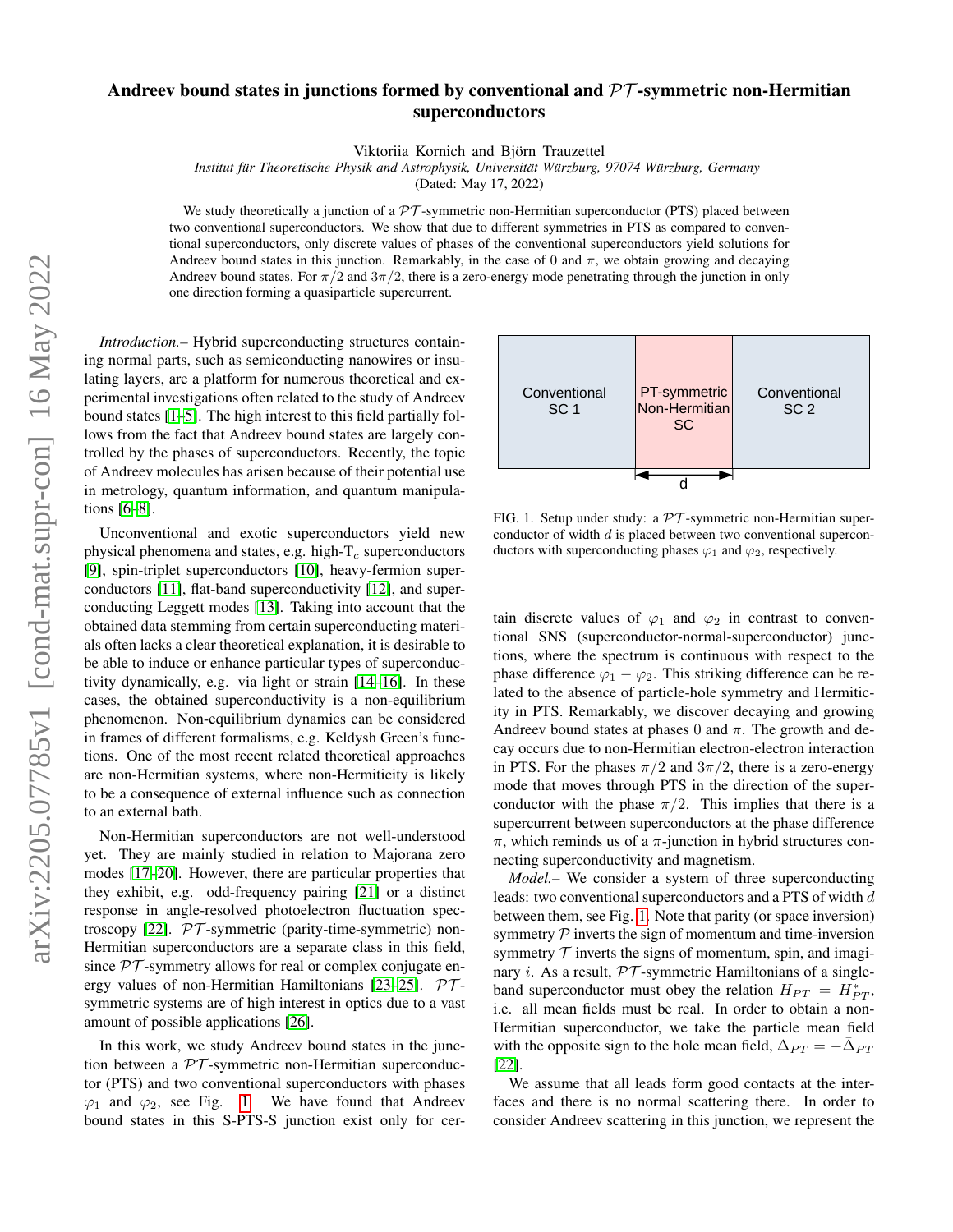

<span id="page-1-0"></span>FIG. 2. Scattering of the quasiparticles of PTS around  $k_F$  at the boundaries with conventional superconductors. The right-moving quasiparticle (black filled circle) scatters into the right-moving quasiparticle in a conventional superconductor (grey filled circle) and a left-moving quasiparticle in PTS (black empty circle). The leftmoving quasiparticle in PTS scatters at  $x = -d/2$  back into the right-moving quasiparticle in PTS and into a left-moving quasiparticle in a conventional superconductor (grey empty circle). Here, we show the case, when the spectrum of PTS is real with constant  $\Delta_{PT} = \Delta$  and the excitation energy of quasiparticles is chosen above the gap.

electron field operators for all superconductors as quasiparticles close to Fermi wavevectors  $k_F$  and  $-k_F$ :  $(\Psi_{\sigma}^{\alpha}(x))^{\dagger}$  =  $(\Psi_{+,\sigma}^{\alpha}(x))$ <sup>†</sup> $e^{ik_Fx} + (\Psi_{-,\sigma}^{\alpha}(x))$ <sup>†</sup> $e^{-ik_Fx}$ , where  $\alpha$  is an index denoting the type of superconductor,  $\sigma$  denotes spin, and  $x$  is the coordinate along the junction. In the bases  $(\Psi_l^{\alpha})^{\dagger} = \{(\Psi_{+, \uparrow}^{\alpha}(k))^{\dagger}, \Psi_{-, \downarrow}^{\alpha}(-k), (\Psi_{-, \uparrow}^{\alpha}(k))^{\dagger}, \Psi_{+, \downarrow}^{\alpha}(-k)\},$ the linearized Hamiltonians for PTS and conventional superconductors are

$$
H_{PT} = v_F k \sigma_z \tau_z + \Delta_{PT} i \sigma_y \tau_0, \tag{1}
$$

$$
H_{1,2} = v_F k \sigma_z \tau_z + \Delta(e^{i\varphi_{1,2}} \sigma_+ + e^{-i\varphi_{1,2}} \sigma_-) \tau_0, \quad (2)
$$

respectively. Here,  $v_F$  is the Fermi velocity,  $\sigma$  with indices denote Pauli matrices in spin space, and  $\tau$  with indices Pauli matrices in particle-hole space. In this work, we have assumed for simplicity that all three leads have the same Fermi velocity and Fermi wavevector.

In order to obtain eigenvectors of the Hamiltonians for a given excitation energy, we first find the wavevectors  $k$ via the equations  $det[H_{\alpha} - E] = 0$ . For PTS,  $k_{PT} =$  $\sqrt{E^2 + \Delta_{PT}^2/v_F}$  and, for conventional superconductors, we have  $k_c = \sqrt{E^2 - \Delta^2}/v_F$ . Note that k denotes a small deviation of the wavevector of the quasiparticle from  $\pm k_F$  (see Fig. [2\)](#page-1-0).

The eigenvectors of the Hamiltonians yield the basis for wavefunctions (we omit the spin index for brevity, as there

are no spin interactions in this work):

 $\sqrt{ }$ 

<span id="page-1-1"></span>
$$
\begin{pmatrix} \Phi_{PT}^{e,+} \\ \Phi_{PT}^{h,-} \end{pmatrix}_{R,L} = \begin{pmatrix} \frac{\mp\sqrt{E^2 + \Delta_{PT}^2} - E}{\Delta_{PT}} \\ 1 \end{pmatrix} e^{\pm ik_{PT}x}, \quad (3)
$$

$$
\begin{pmatrix} \Phi_{PT}^{e,-} \\ \Phi_{PT}^{h,+} \end{pmatrix}_{R,L} = \begin{pmatrix} \frac{\pm\sqrt{E^2 + \Delta_{PT}^2 - E}}{\Delta_{PT}} \\ 1 \end{pmatrix} e^{\pm ik_{PT}x}, \tag{4}
$$

$$
\Phi_{1,2}^{e,+}
$$
\n
$$
\Phi_{1,2}^{h,+}
$$
\n
$$
\Phi_{1,2}^{h,-}
$$
\n
$$
E_{1,2} = \left(\frac{\pm\sqrt{E^2 - \Delta_{1,2}^2} + E}{\Delta_{1,2}} e^{i\varphi_{1,2}}\right) e^{\pm ik_c x}, \quad (5)
$$

$$
\begin{pmatrix} \Phi_{1,2}^{e,-} \\ \Phi_{1,2}^{h,+} \\ \Phi_{1,2}^{h,+} \end{pmatrix}_{R,L} = \begin{pmatrix} \frac{\mp \sqrt{E^2 - \Delta_{1,2}^2 + E}}{\Delta_{1,2}} e^{i\varphi_{1,2}} \\ 1 \end{pmatrix} e^{\pm i k_c x}, \quad (6)
$$

Here, indices L and R denote left- (at  $-k_c$  and  $-k_{PT}$ ) and right-moving (at  $k_c$  and  $k_{PT}$ ) quasiparticles, respectively. Eqs. [\(3\)](#page-1-1) and [\(5\)](#page-1-1) describe quasiparticles near  $k_F$ , while Eqs. [\(4\)](#page-1-1) and [\(6\)](#page-1-1) describe quasiparticles near  $-k_F$ .

*Spectrum.–* Assuming that the interfaces between the superconductors are ideal, we write the continuity equations for the wavefunctions. We consider Andreev scattering: rightmoving quasiparticles in PTS are reflected into left-moving quasiparticles. They penetrate into the conventional superconductors as evanescent modes, if their excitation energy E is smaller than  $\Delta$ . This gives two equations with unknown coefficient r and two transmission coefficients  $t_1$  and  $t_2$  at the boundaries  $x = -d/2$  and  $x = d/2$ , respectively, for scattering of quasiparticles close to  $k_F$  and close to  $-k_F$ . There is also a normalization factor A. For an illustration of scattering processes in an S-PTS-S junction with excitation energies of quasiparticles above the gap, see Fig. [2.](#page-1-0) The equations for scattering of quasiparticles near  $k_F$  are

<span id="page-1-2"></span>
$$
A\left(\begin{pmatrix} \Phi_{PT}^{e,+} \\ \Phi_{PT}^{h,-} \end{pmatrix}_{R} + r \begin{pmatrix} \Phi_{PT}^{e,+} \\ \Phi_{PT}^{h,-} \end{pmatrix}_{L} \right) \Big|_{x=\mp d/2} =
$$
  
=  $t_{1,2} \begin{pmatrix} \Phi_{1,2}^{e,+} \\ \Phi_{1,2}^{h,-} \end{pmatrix}_{L,R} \Big|_{x=\mp d/2}$ . (7)

If we equalize r obtained from the two equations in Eq.  $(7)$ , we obtain the equation for the spectrum of Andreev bound states:

<span id="page-1-3"></span>
$$
\frac{e^{-ikd}(k_{PT}v_{F}\Delta - e^{i\varphi_{1}}\Delta_{PT}k_{c}v_{F} + E(e^{i\varphi_{1}}\Delta_{PT} + \Delta))}{k_{PT}v_{F}\Delta + e^{i\varphi_{1}}\Delta_{PT}k_{c}v_{F} - E(e^{i\varphi_{1}}\Delta_{PT} + \Delta)} =
$$
\n
$$
= \frac{e^{ikd}(k_{PT}v_{F}\Delta + e^{i\varphi_{2}}\Delta_{PT}k_{c}v_{F} + E(e^{i\varphi_{2}}\Delta_{PT} + \Delta))}{k_{PT}v_{F}\Delta - e^{i\varphi_{2}}\Delta_{PT}k_{c}v_{F} - E(e^{i\varphi_{2}}\Delta_{PT} - \Delta)}.
$$
\n(8)

The equations for scattering of quasiparticles near  $-k_F$ have the same form as Eq. [\(7\)](#page-1-2), but with the corresponding wavefunctions from Eqs. [\(4\)](#page-1-1) and [\(6\)](#page-1-1).

Taking into account that we consider a composite non-Hermitian system, the energy of Andreev bound states can be complex. One way to solve Eq. [\(8\)](#page-1-3) is to divide it into real and imaginary parts and find common roots for the real and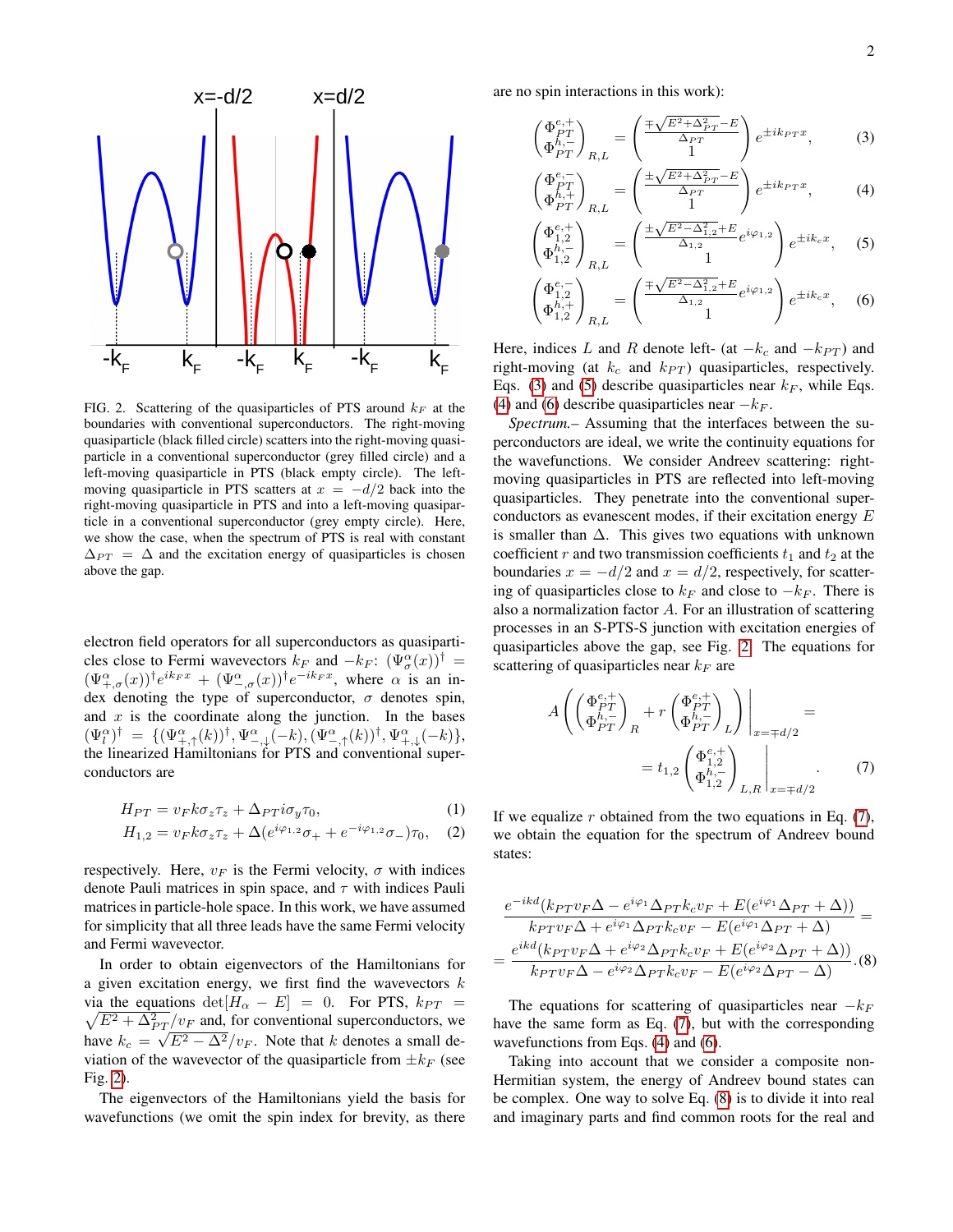imaginary parts of energy. Remarkably, in contrast to conventional SNS junctions, there are only certain discrete values of phases  $\varphi_1$  and  $\varphi_2$  with valid solutions. We have found that pairs  $\{0, \pi\}$  and  $\{\pi/2, 3\pi/2\}$  give solutions.

*Phases* 0 *and*  $\pi$ - For the short junction,  $\Delta d/v_F \ll 1$ , and  $\varphi_1 = 0$  and  $\varphi_2 = \pi$ , we obtain  $E = i\Delta_{PT}\Delta d/v_F$ for scattering close to  $k_F$  and the complex conjugate of it,  $E = -i\Delta_{PT}\Delta d/v_F$ , for scattering close to  $-k_F$ . Once we reverse the phases,  $\varphi_1 = \pi$  and  $\varphi_2 = 0$ , we obtain the opposite results:  $E = i\Delta_{PT}\Delta d/v_F$  for scattering close to  $-k_F$ and  $E = -i\Delta_{PT}\Delta d/v_F$  for scattering close to  $k_F$ . This means that the phases define, which scattering process dominates, because negative imaginary energy implies decay and positive imaginary energy implies growth or pumping of the state.

We can draw an analogy to Andreev bound states in conventional SNS junctions. At the phase difference  $\pi$  and transparent interfaces, the processes of scattering around  $k_F$  and  $-k_F$ yield degenerate states at  $E = 0$ . However, if  $0 < \varphi_2 - \varphi_1 <$  $\pi$ , the states for  $E > 0$  are formed by the scattering at  $-k_F$ and if  $\pi < \varphi_2 - \varphi_1 < 2\pi$ , the states for  $E > 0$  are formed due to scattering at  $k_F$ . For  $E < 0$  it is vice versa. Thus, in conventional SNS junctions, the phases also define which process dominates at a certain energy. The striking difference to our junction is that in the S-PTS-S case, the degeneracy at phase difference  $\pi$  is lifted because we obtain non-stationary states that decay or grow.

Let us discuss in more detail, what growth and decay of the state mean physically in our system. The process of growth and decay occurs within the PTS. If we look at a very narrow layer of the PTS,  $d \rightarrow 0$ , we can see that  $E \rightarrow 0$ , corresponding to the value of energy at the phase difference  $\pi$  in clean conventional SNS junctions without normal scattering. This happens because at  $d \rightarrow 0$  electrons penetrate through the PTS region quickly and do not experience the influence of its properties. Microscopically, we understand the processes of growing and decay of the state as the formation and decay of quasiparticles in PTS due to non-Hermiticity of electronelectron interaction. Note that the spectrum of the PTS is gapless. Hence, it costs no energy to add/remove quasiparticles to/from it.

*Perturbation theory.–* We now verify that the allowed phases are restricted to discrete values via perturbation theory in  $\Delta_{PT}$ . We assume that  $\Delta_{PT}$  is the smallest energy scale in our system. This means that we should exclude  $E = 0$ .

Let us consider the case of scattering at  $-k_F$  for concreteness. We note that the upper term in the left-mover eigenvec-tor Eq. [\(4\)](#page-1-1) diverges in the limit  $\Delta_{PT}$ . This happens because we have put all normalizations into the factors  $A$ ,  $r$ , and  $t_{1,2}$ . Consequently, we obtain  $\lim_{\Delta_{PT} \to 0} r = 0$ . Therefore in order to analyze this limit, we need to multiply r by  $\Phi_{PT}^{e,-}$ , expand in  $\Delta_{PT}$ , and then equalize the factors obtained from equations describing scattering at  $x = -d/2$  and at  $x = d/2$  (analo-gous to Eqs. [\(7\)](#page-1-2), but for scattering close to  $-k_F$ ). Retaining only linear terms in  $\Delta_{PT}$  and assuming short junctions,  $Ed/v_F \ll 1$ , we express  $\Delta_{PT}$  in terms of E and the phases

 $\varphi_1$  and  $\varphi_2$ :

<span id="page-2-0"></span>
$$
\Delta_{PT} = \frac{iE(1 - e^{i(\varphi_2 - \varphi_1)}) - \sqrt{\Delta^2 - E^2}(e^{i(\varphi_2 - \varphi_1)} + 1)}{v_F^{-1} \Delta d(e^{-i\varphi_1} - e^{i\varphi_2})}.
$$
(9)

We know that in order to have a PTS,  $\Delta_{PT}$  must be real. This can happen for  $|E| < \Delta$ , if E is purely imaginary:  $E = iE'$ and  $E' \in \Re$ , and  $\varphi_2 - \varphi_1 = (2n + 1)\pi$ ,  $\varphi_1 = m\pi$ , and  $\varphi_2 = l\pi$ , where *n*, *m*, and *l* are integer numbers.

Thus, we substitute  $E = iE'$  into Eq. [\(9\)](#page-2-0). We also assume that  $E' \ll \Delta$ , as we treat PTS perturbatively. We obtain

$$
E' = i\Delta \cot\left(\frac{\varphi_1 - \varphi_2}{2}\right) + \Delta_{PT}\Delta \frac{d}{v_F} \frac{\sin\left(\frac{\varphi_1 + \varphi_2}{2}\right)}{\sin\left(\frac{\varphi_1 - \varphi_2}{2}\right)}.
$$
 (10)

We can see that in order for  $E'$  to be real and finite, we need  $\varphi_1 - \varphi_2 = (2n + 1)\pi$ . If we exchange the phases  $\varphi_1$  and  $\varphi_2$ , the sign of  $E'$  changes. For instance, we obtain  $E' < 0$  for  $\varphi_1 = 0$  and  $\varphi_2 = \pi$ , as stated in the previous section.

*Phases*  $\pi/2$  *and*  $3\pi/2$ *-* For these phases, we obtain  $E =$ 0 from the full calculation using Eq. [\(8\)](#page-1-3) and an analogous equation for scattering around  $-k_F$ . Let us first discuss, why there is no pumping or decay in this case.

Let us consider  $\varphi_1 = 3\pi/2$  and  $\varphi_2 = \pi/2$ . For these phases, we obtain

<span id="page-2-1"></span>
$$
r = 0,\t\t(11)
$$

$$
t_1 = e^{(\Delta - i\Delta_{PT})d/(2v_F)}, \tag{12}
$$

$$
t_2 = e^{(\Delta + i\Delta_{PT})d/(2v_F)}.\t(13)
$$

This implies that the eigenvectors in all three superconductors are the same. For the scattering close to  $k_F$ , they are explicitly

$$
\begin{pmatrix} \Phi_{PT}^{e,+} \\ \Phi_{PT}^{h,-} \end{pmatrix}_R = \begin{pmatrix} \Phi_{1,2}^{e,+} \\ \Phi_{1,2}^{h,-} \end{pmatrix}_L = \begin{pmatrix} \Phi_{1,2}^{e,+} \\ \Phi_{1,2}^{h,-} \end{pmatrix}_R = \begin{pmatrix} -1 \\ 1 \end{pmatrix} . \tag{14}
$$

For the subspace close to  $-k_F$ , the corresponding eigenvectors are  $(1\; 1)^T$ . This means that there is only a right-moving quasiparticle in PTS. It propagates through PTS obtaining a phase  $\Delta_{PT} d/v_F$ . This quasiparticle penetrates through the whole junction without reflection because the eigenmode is the same in all three superconductors. It becomes an evanescent mode in the conventional superconductors, as its energy is zero, i.e. less than  $\Delta$ .

In the inverse case,  $\varphi_1 = \pi/2$  and  $\varphi_2 = 3\pi/2$ , the quasiparticle is left-moving. In order to derive this solution, we need to divide Eqs.  $(7)$  by r obtaining a reflection coefficient next to the right-mover eigenvector. This reflection coefficient becomes zero for  $\varphi_1 = \pi/2$  and  $\varphi_2 = 3\pi/2$  meaning that there is only a left-moving quasiparticle in the PTS part of the S-PTS-S junction for these phases. The general effect is analogous to the previous case: A quasiparticle obtains a phase  $-\Delta_{PT} d/v_F$  within the PTS. It does not scatter at the interfaces and becomes an evanescent mode within the conventional superconductors. Its eigenvector is  $(1\ 1)^T$  in the subspace close to  $k_F$  and is  $(-1 \ 1)^T$  for the subspace close to  $-k_F$ .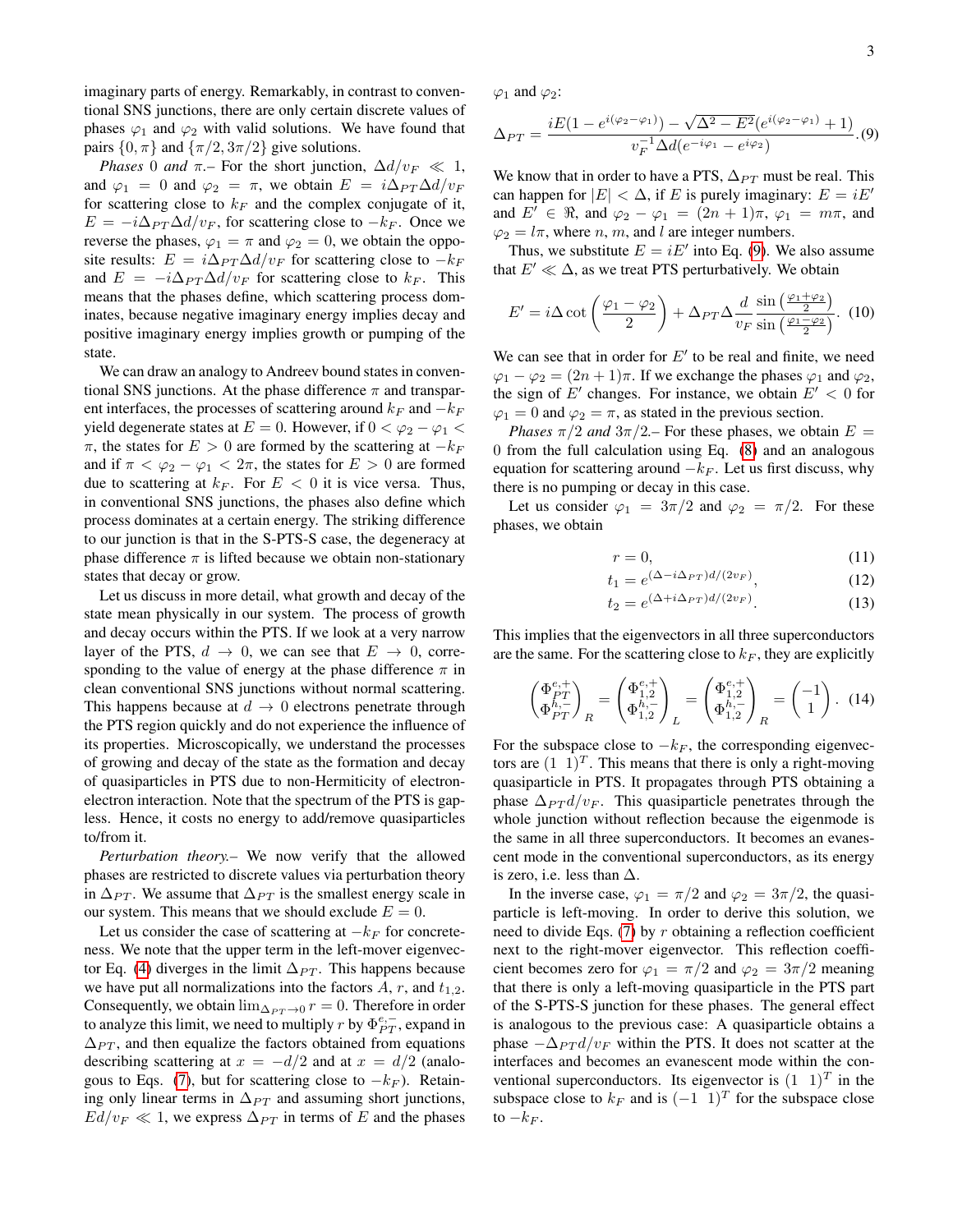This non-reciprocal behaviour can be understood as a supercurrent of quasiparticles. In conventional SNS junctions,  $I \propto \sin(\varphi_1 - \varphi_2)$  and thus phase difference  $\pi$  gives zero current. However in our S-PTS-S junction, there is a supercurrent of quasiparticles with net zero charge. The direction of the current is defined by the phases: It moves in the direction of the superconductor with the phase  $\pi/2$ . As these quasiparticles are at zero energy in our setup with conventional superconductors, the eigenvectors are self-conjugate. However, there are phase factors associated with propagation through PTS, which give complex prefactors to these eigenvectors seen in Eqs. [\(12\)](#page-2-1) and [\(13\)](#page-2-1). Therefore, we do not refer to these states as Majorana zero modes.

*Symmetry considerations.–* We now argue why the phases  $\{0, \pi\}$  and  $\{\pi/2, 3\pi/2\}$  allow for solutions and why they are physically different in terms of symmetry considerations.

As we look at short junctions, quasiparticles penetrating into the PTS region from conventional superconductors carry particle-hole symmetry to some extent. For example, it follows from the quasiparticle wavefunctions, which we have obtained for Andreev bound states, that the probability of an electron is equal to the probability of a hole. Particle-hole symmetry of a Hamiltonian requires either  $\Re(E) = 0$  or pairs of eigenvalues  ${E, -E^*}$ . PTS does not have particle-hole symmetry, but its energy eigenvalues are pairs of  $\{E, -E\}$ . This means that in order to satisfy all necessary symmetries, the energies must be either purely real or purely imaginary and must appear with both signs in the spectrum.

In the case of phases  $\{0, \pi\}$ , we obtain a purely imaginary spectrum. When we have phases  $\{\pi/2, 3\pi/2\}$ , the energy is zero. In principle, obtaining a real energy spectrum in a non-Hermitian system is non-trivial. It was considered to be not feasible for a long time, until it was shown by Bender and Boettcher for  $PT$ -symmetric systems in 1998 [\[23\]](#page-4-7). Let us consider the effect of  $\mathcal{PT}$  symmetry on S-PTS-S junction. The conventional superconductors are transformed as  $\mathcal{PT}H_{1,2}(\mathcal{PT})^{-1} = H_{1,2}^*$ . Taking into account that we have phases  $\pi/2$  and  $3\pi/2$ ,  $H_1$  and  $H_2$  exchange with each other under this transformation. However,  $P$  symmetry is by definition  $x \to -x$ , which means that if we act on the whole S-PTS-S junction with  $PT$  symmetry, we have to exchange the conventional superconductors. Thus, after effectively exchanging them twice, we obtain the same junction. This means that S-PTS-S junctions with phases  $\pi/2$  and  $3\pi/2$  are PTsymmetric as a whole, and the real energy of the Andreev bound state can be expected.

*Conclusions.–* In this work, we have considered a junction between two conventional superconductors and a  $\mathcal{PT}$ symmetric non-Hermitian superconductor. PT -symmetric superconductors are not a well-established topic yet. There is a proposal that it can result from Dzyaloshinskii-Moriya interaction in combination with an external bath or the imbalance between electron-electron and hole-hole pairs [\[27\]](#page-4-10). We believe that  $PT$ -symmetric non-Hermitian superconductivity can result from modifying electron-electron interaction in an existing superconductor or in a material, where this interaction can be tuned to be dominating or comparable to Coulomb interaction and other types of electron-electron interactions. We have proposed to induce  $PT$ -symmetric non-Hermitian superconductivity via spatiotemporal modulation of a material with two interacting phonon bands [\[22\]](#page-4-6).

Andreev bound states are formed in an S-PTS-S junction, as conventional superconductors have gaps. However, the physical processes leading to the formation of these states are conceptually different from the ones that occur in SNS junctions. First of all, the solutions exist only for particular discrete values of phases of conventional superconductors. Remarkably, for phases 0 and  $\pi$ , we obtain growing and decaying states. These non-equilibrium processes, namely formation and decay of quasiparticles, occur due to non-Hermitian electronelectron interaction in PTS. For phases  $\pi/2$  and  $3\pi/2$ , there is a unidirectional supercurrent of quasiparticles at zero energy. This rich physical picture arises in S-PTS-S junctions due to different symmetries of conventional superconductors and PTS.

We acknowledge useful discussions with Sebastian Bergeret. This work was supported by the DFG (SPP1666 and SFB1170 "ToCoTronics"), the Würzburg-Dresden Cluster of Excellence ct.qmat, EXC2147, project-id 390858490, and the Elitenetzwerk Bayern Graduate School on "Topological Insulators". We thank the Bavarian Ministry of Economic Affairs, Regional Development and Energy for financial support within the High-Tech Agenda Project "Bausteine für das Quanten Computing auf Basis topologischer Materialen".

- <span id="page-3-0"></span>[1] T. Meng, S. Florens, and P. Simon, Phys. Rev. B 79, 224521 (2009).
- [2] V. T. Petrashov, K. G. Chua, K. M. Marshall, R. Sh. Shaikhaidarov, and J. T. Nicholls, Phys. Rev. Lett. 95, 147001 (2005).
- [3] R. M. Lutchyn, J. D. Sau, and S. Das Sarma, Phys. Rev. Lett. 105, 077001 (2010).
- [4] Y. Oreg, G. Refael, and F. von Oppen, Phys. Rev. Lett. **105**, 177002 (2010).
- <span id="page-3-1"></span>[5] M. Hays, V. Fatemi, K. Serniak, D. Bouman, S. Diamond, G. de Lange, P. Kropstrup, J. Nygård, A. Geresdi, and M. H. Devoret, Nature Phys. 16, 1103 (2020).
- <span id="page-3-2"></span>[6] Z. Scherübl, A. Pályi, and S. Csonka, Beilstein J. Nanotechnol. 10, 363 (2019).
- [7] J.-D. Pillet, V. Benzoni, J. Griesmar, J.-L. Smirr, and Ç. Ö. Girit, Nano Lett. 19, 7138 (2019).
- <span id="page-3-3"></span>[8] V. Kornich, H. S. Barakov, and Y. V. Nazarov, Phys. Rev. Research, 1, 033004 (2019).
- <span id="page-3-4"></span>[9] A. P. Drozdov, P. P. Kong, V. S. Minkov, S. P. Besedin, M. A. Kuzovnikov, S. Mozaffari, L. Balicas, F. F. Balakirev, D. E. Graf, V. B. Prakapenka, E. Greenberg, D. A. Knyazev, M. Tkacz, and M. I. Eremets, Nature 569, 528 (2019).
- <span id="page-3-5"></span>[10] S. Ran, C. Eckberg, Q.-P. Ding, Y. Furukawa, T. Metz, S. R. Saha, I-L. Liu, M. Zic, H. Kim, J. Paglione, and N. P. Butch, Science 365, 684 (2019).
- <span id="page-3-6"></span>[11] D. Möckli and A. Ramires, Phys. Rev. B 104, 134517 (2021).
- <span id="page-3-7"></span>[12] T. J. Peltonen and T. T. Heikkilä, J. Phys.: Condens. Matter 32,